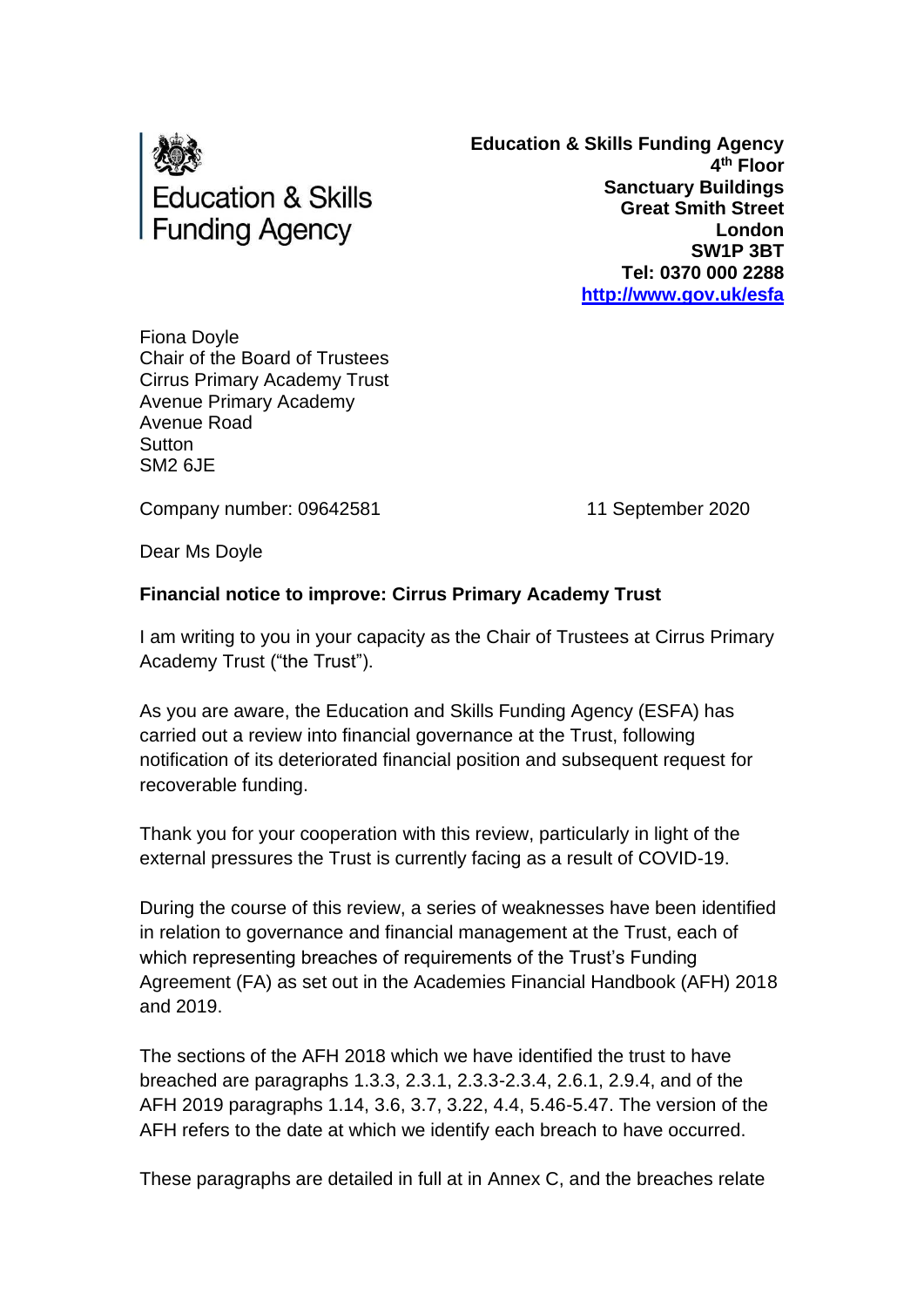- The failure to ensure oversight and management of financial decisions, leading to a seriously deteriorated financial position at the Trust;
- The failure to submit financial returns to the ESFA on time;
- The failure to convene an audit committee:
- The failure to have robust processes in place to manage risk;
- Poor engagement in matters of Trust governance by the Chair of Trustees;
- The failure of trustees to uphold their responsibilities;
- The failure to include all mandatory information on the Trust's website;
- The failure to produce monthly management accounts to a satisfactory standard throughout 2018/19;

The ESFA has been working with the Trust since January 2020 to address the matters raised initially by the Trust, and later through the course of the ESFA's review. I recognise the cooperation and discussions that have taken place between the Trust and officials; however, my concerns remain in relation to governance and financial oversight at the Trust, and I believe that we need a framework in place to monitor and secure further improvements.

This letter and its annex serve as a written notice to improve financial management and governance at the Trust. It reflects the continued concerns of weak financial controls and the governance and oversight of financial management by the board.

The Trust is required, pursuant to the provisions of the AFH and the FA, to comply with the terms of this financial notice to improve ("the Notice"). These terms are set out in Annex A.

Being issued with a Notice means that certain delegated authorities, as defined in the AFH, have been revoked. All transactions previously covered by these delegations, regardless of their size, must now be approved in advance by ESFA, specifically:

- special staff severance payments
- compensation payments
- writing off debts and losses
- entering into guarantees, indemnities or letters of comfort
- disposals of fixed assets beyond any limit in the funding agreement
- taking up a leasehold or tenancy agreement on land and buildings of a duration beyond any limit in the trust's funding agreement
- GAG carry forward from one year to the next beyond any limit in the

to: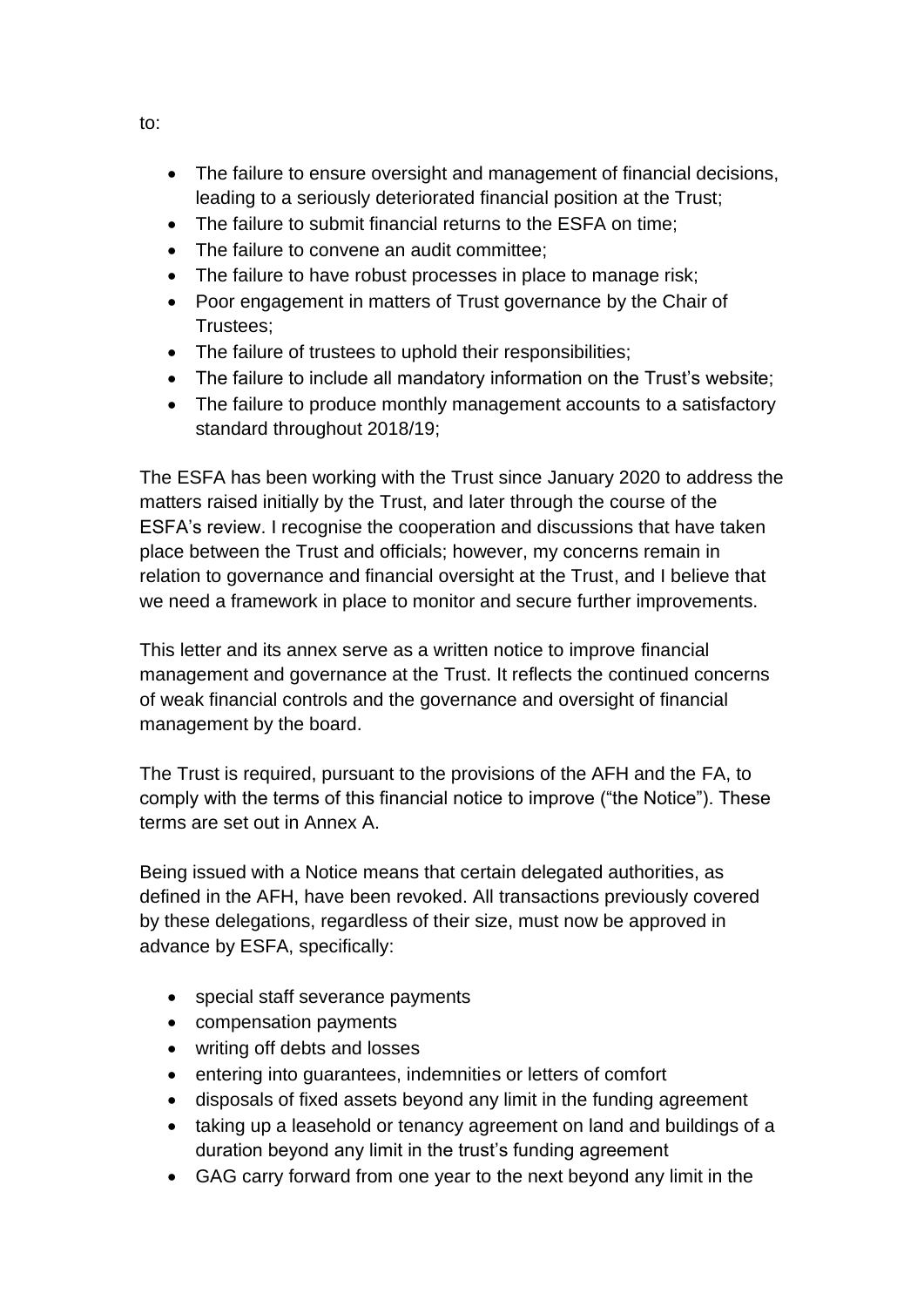## funding agreement and the pooling of GAG by MATs

If the Trust comes to the ESFA to seek retrospective approval this will be deemed a breach of the AFH. These delegated authorities shall be returned to the Trust once we are satisfied that the requirement of the Notice have been, and will continue to be, complied with to the satisfaction of the Secretary of State. Further details of the approval process will be forwarded to the Accounting Officer upon acknowledgment of receipt of this letter.

We will monitor progress made towards meeting the requirements of this Notice. We will lift the Notice when the requirements set out in the annex have been met in full.

We reserve the right to reissue this Notice and add further specific conditions if required, should the trust fail to make sufficient progress against the original conditions. Should it become evident that the Trust is unlikely to fulfil the conditions and / or requirements set out in this Notice and / or within the agreed timescales, we will explore the contractual intervention options available.

In the event that the Trust fails to meet the requirements of this Notice, to the satisfaction of the Secretary of State, the Trust will be considered to have failed to comply with the terms of the AFH. As a result of this breach of the AFH, and therefore also of the FA, the termination process in the FA may be triggered. Depending upon the severity of the breach, this may be considered a material breach of the terms of the FA and lead to termination.

If continued non-compliance with the AFH occurs, we may also refer the case to the Charity Commission and/or Insolvency Service for further investigation, as deemed appropriate in the circumstances.

Please acknowledge this letter by email within three working days of receipt to  $\begin{bmatrix} \pi \end{bmatrix}$  at  $\begin{bmatrix} \varpi \end{bmatrix}$   $\begin{bmatrix} \varpi \end{bmatrix}$ . In line with the requirements set out in ESFA's publishing policy, the Trust has 10 working days to offer any final comments on factual accuracy before publication.

I am copying this letter to Sharon Roberts, Accounting Officer of the Trust, Andrew Theobald, Wendy Mathys, Rumu Sen-Gupta, Ian Lewis and Angela Baughan, being the members of the trust, and Claire Burton, the Regional Schools Commissioner for South-East England and South London.

I look forward to hearing from you.

Yours sincerely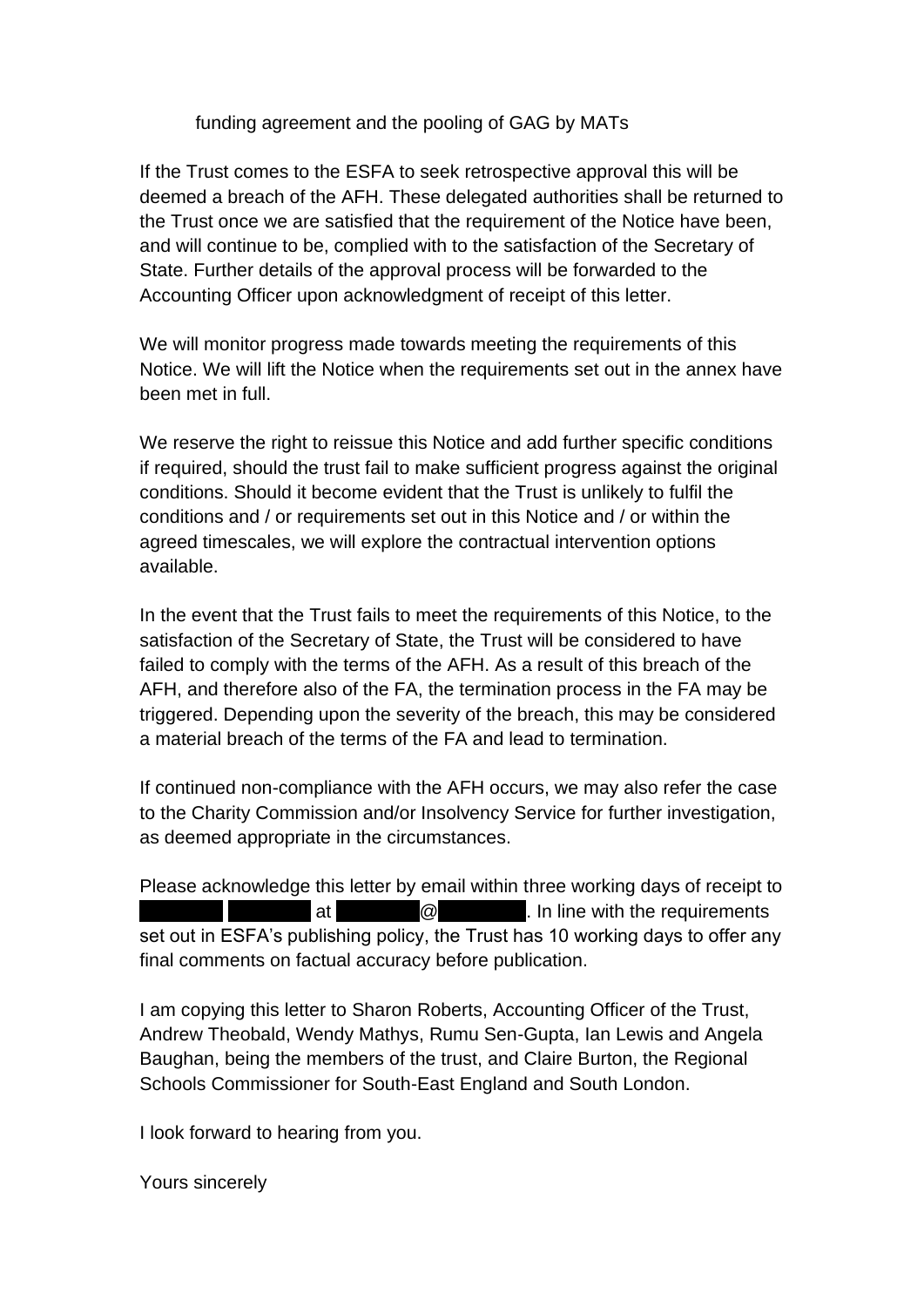hanny)

# **Warwick Sharp**

# **Director, Academies and Maintained Schools Group**

CC Sharon Roberts (Accounting Officer) Andrew Theobald, Wendy Mathys, Rumu Sen-Gupta, Ian Lewis and Angela Baughan (Members) Claire Burton (Regional Schools Commissioner for South-East and South London)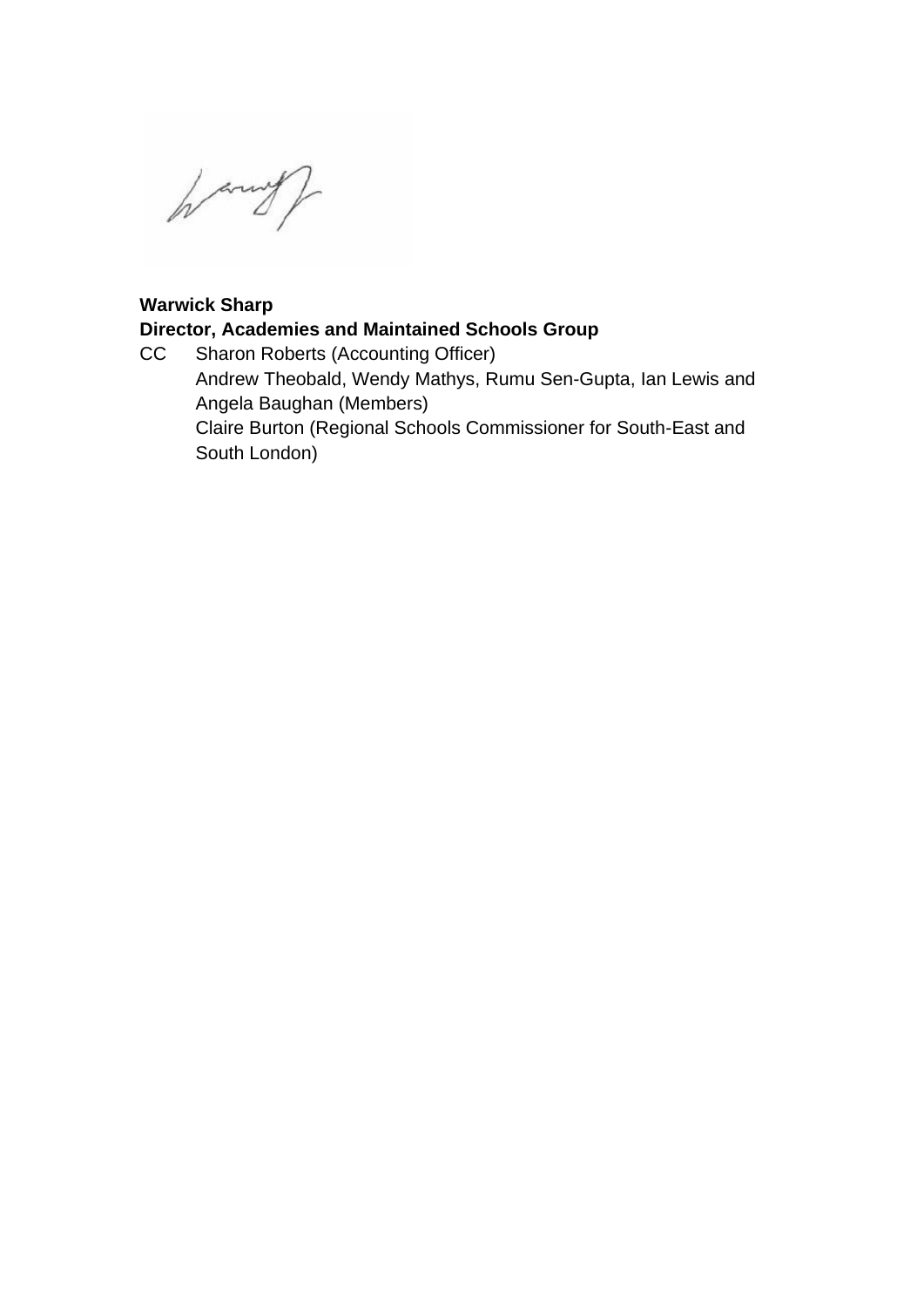# **CIRRUS PRIMARY ACADEMY TRUST AND ANNOUNCED ANNOUNCED Annex A**

## **Financial notice to improve**

- 1. The Education and Skills Funding Agency (ESFA) has decided to issue a Financial Notice to Improve (the 'Notice') as a consequence of Cirrus Primary Academy Trust (the 'Trust')
	- Failing to ensure oversight and management of financial decisions, including the production of monthly management accounts to a satisfactory standard, as outlined in paragraphs 2.3.1, 2.3.3-4 and 2.9.4 of the Academies Financial Handbook (AFH) 2018;
	- Failing to submit financial returns to the ESFA on time as outlined in paragraphs 3.22 and 4.4 of the AFH 2019;
	- Failing to convene an audit committee as outlined in paragraphs 3.6 and 3.7 of the AFH 2019;
	- Failing to ensure a robust process to manage risk as outlined in paragraph 2.6.1 of the AFH 2018;
	- Failing to ensure effective engagement of the Chair of Trustees, as outlined in paragraph 1.14 of the AFH 2018;
	- Failing to ensure trustees uphold their responsibilities to the standard outlined in paragraph 1.3.3 of the AFH 2018;
	- Failing to include all mandatory information on the Trust's website as required in paragraphs 5.46-5.47 of the AFH 2019.

# **Conditions**

The trust is required to:

2. Develop an action plan against the conditions set out in this Notice with the support of School Resource Management Advisor (SRMA).

a) Comply with the funding agreement requirement to submit all audited financial statements to the ESFA on time and without qualification.

b) Submit the Budget Forecast Return Outturn (BFRO) by the deadline required by the ESFA.

c) Submit the Budget Forecast Return (BFR) by the deadline required by the ESFA.

d) Contact the ESFA at an early stage if it believes it is not able to follow or is falling behind the schedule set out in their Trust financial plan.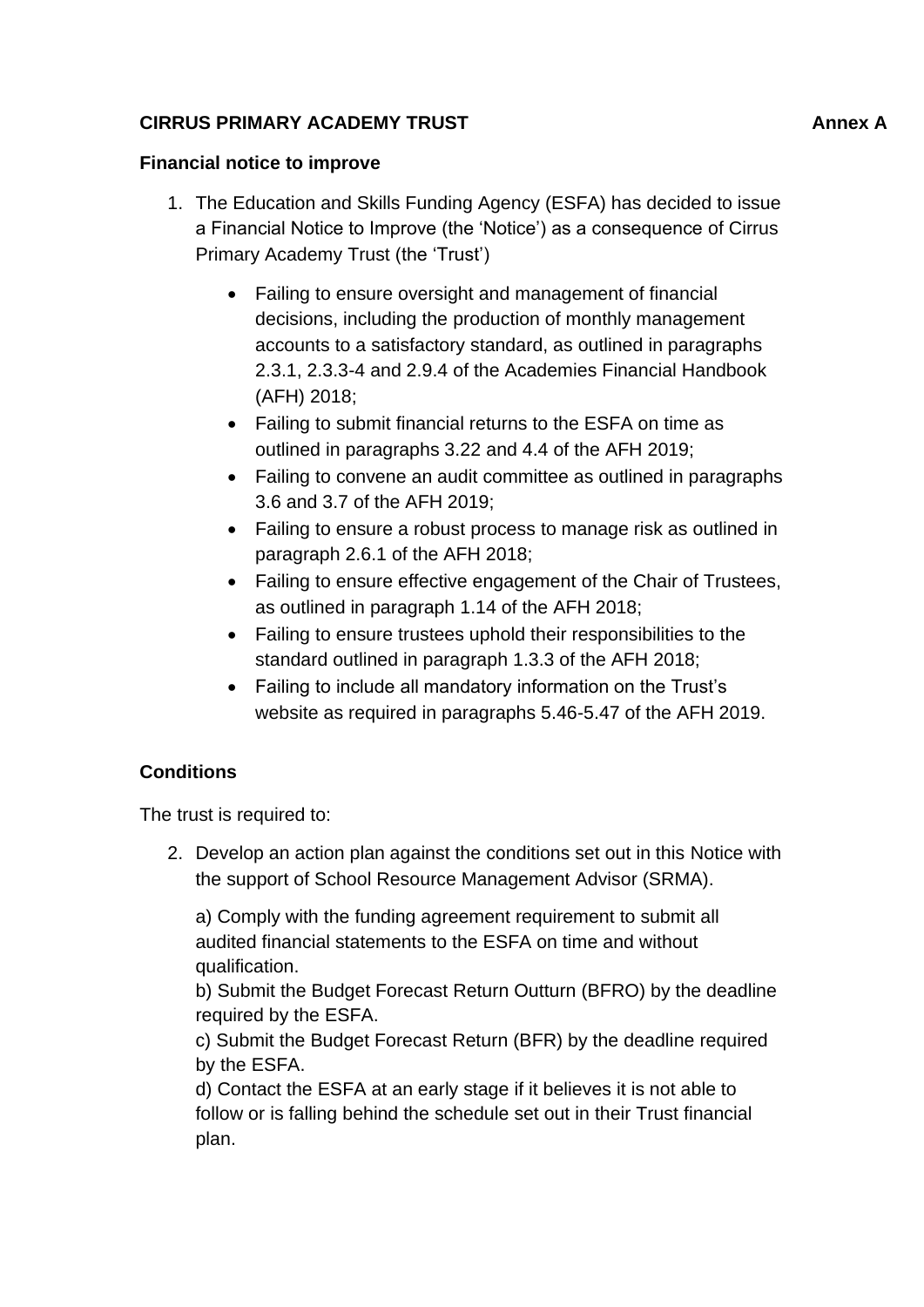- 3. Request approval from the ESFA, in advance, for any actions under the revoked freedoms in Part 3 and Annex B of the AFH. These requests should be sent using the [esfa-enquiry-form.](https://form.education.gov.uk/en/AchieveForms/?form_uri=sandbox-publish://AF-Process-f9f4f5a1-936f-448b-bbeb-9dcdd595f468/AF-Stage-8aa41278-3cdd-45a3-ad87-80cbffb8b992/definition.json&redirectlink=%2Fen&cancelRedirectLink=%2Fen) Retrospective approval will be deemed as a breach of the AFH.
- 4. Prepare an action plan in response to the recommendations from the two previous SRMA deployments, to be agreed with the ESFA. This plan must demonstrate the timings when all the recommendations will be implemented, or an explanation as to why a recommendation cannot be implemented if not.
- 5. Submit an updated five-year financial plan demonstrating a return to surplus position to a suitable timescale (generally three years) and 18 month cash flow forecast to the ESFA. This financial plan and cash flow forecast must incorporate all of the SRMA recommendations agreed between the Trust and the ESFA.
- 6. Immediately strengthen the board with a total minimum of four RSC nominated academy trustees to support the current trust.
- 7. Ensure that proper arrangements, in line with Departmental preference and best practice, are put in place whereby there is sufficient independence to offer robust challenge and hold senior leaders and current Accounting Officer to account for the management of the budget/finances and general operation of the Trust.
- 8. Ensure all trustees are aware of their responsibilities as directors under the companies Act, Academies Financial Handbook and as trustees under Charity Commission guidance.
- 9. Ensure that all necessary trustee contact details are up to date on Get Information About Schools (GIAS).
- 10.Arrange an independent review of financial management and internal controls to be undertaken in December 2020. The terms of reference and party undertaking the review must be agreed with the ESFA, and will include a review of financial forecasting across the Trust. The outcome must also be shared with the ESFA.
- 11.Arrange an independent review of governance to be undertaken in December 2020. The terms of reference and party undertaking the review must be agreed with the ESFA. The outcome must also be shared with the ESFA.
- 12.Ensure that arrangements are in place for the provision of internal scrutiny, and an audit committee or a committee fulfilling the duties of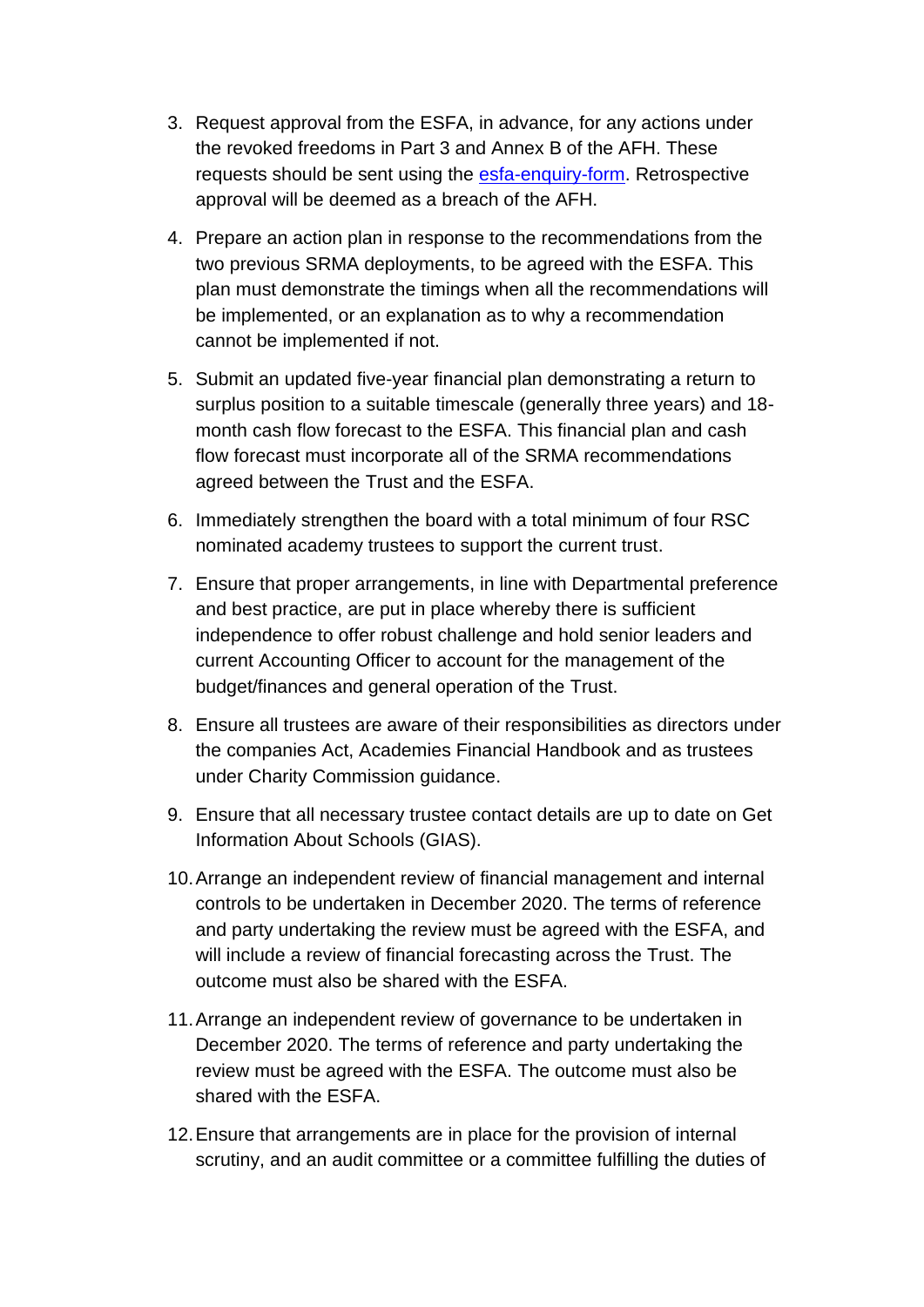an audit committee. The Trust should have a process in place, overseen by the audit committee, to implement findings, recommendations, and/or actions from external audit findings report.

- 13.Ensure that all statutory information, including an up-to-date register of interests, is available on the trust's website.
- 14.Ensure that the Trust has a robust process in place to manage risks, underpinned by the risk register, to ensure its effective operation. This must include a contingency and business continuity plan.
- 15.Prepare an action plan in response to recommendations from both the review of financial management and internal controls and the review of governance, and this must be agreed with ESFA officials.
- 16.Move to the most recent model Master Funding Agreement, and for its constituent academies to move to the most recent model Supplemental Funding Agreements.
- 17.Continue working with the RSC's Office to facilitate the smooth transfer of Kingsley Primary Academy into an appropriate Multi Academy Trust (MAT).
- 18.Meet with the ESFA on a monthly basis until the FNtI is lifted.
- 19.Prepare management accounts every month setting out its financial position, including an income and expenditure account, variation to budget report, cash flows and balance sheet, and submit these to the ESFA.
- 20.Increase the regularity of all board and sub-committee meetings to twice a term, with all minutes and notes to be shared with the ESFA at the earliest opportunity after each meeting throughout the 2020/21 academic year.
- 21.Ensure that proper arrangements, in line with Departmental preference and best practice in the AFH 2020 paragraphs 1.3 and 1.5, are put in place whereby there is sufficient independence between members and trustees to offer robust challenge and hold the Chair, Board of Trustees and Accounting Officer to account for the management and general operation of the trust.
- 22.Request approval from the ESFA, in advance, for any actions under the revoked freedoms in Part 3 and Annex B of the AFH. These requests should be sent using the [esfa-enquiry-form.](https://form.education.gov.uk/en/AchieveForms/?form_uri=sandbox-publish://AF-Process-f9f4f5a1-936f-448b-bbeb-9dcdd595f468/AF-Stage-8aa41278-3cdd-45a3-ad87-80cbffb8b992/definition.json&redirectlink=%2Fen&cancelRedirectLink=%2Fen) Retrospective approval will be deemed as a breach of the AFH.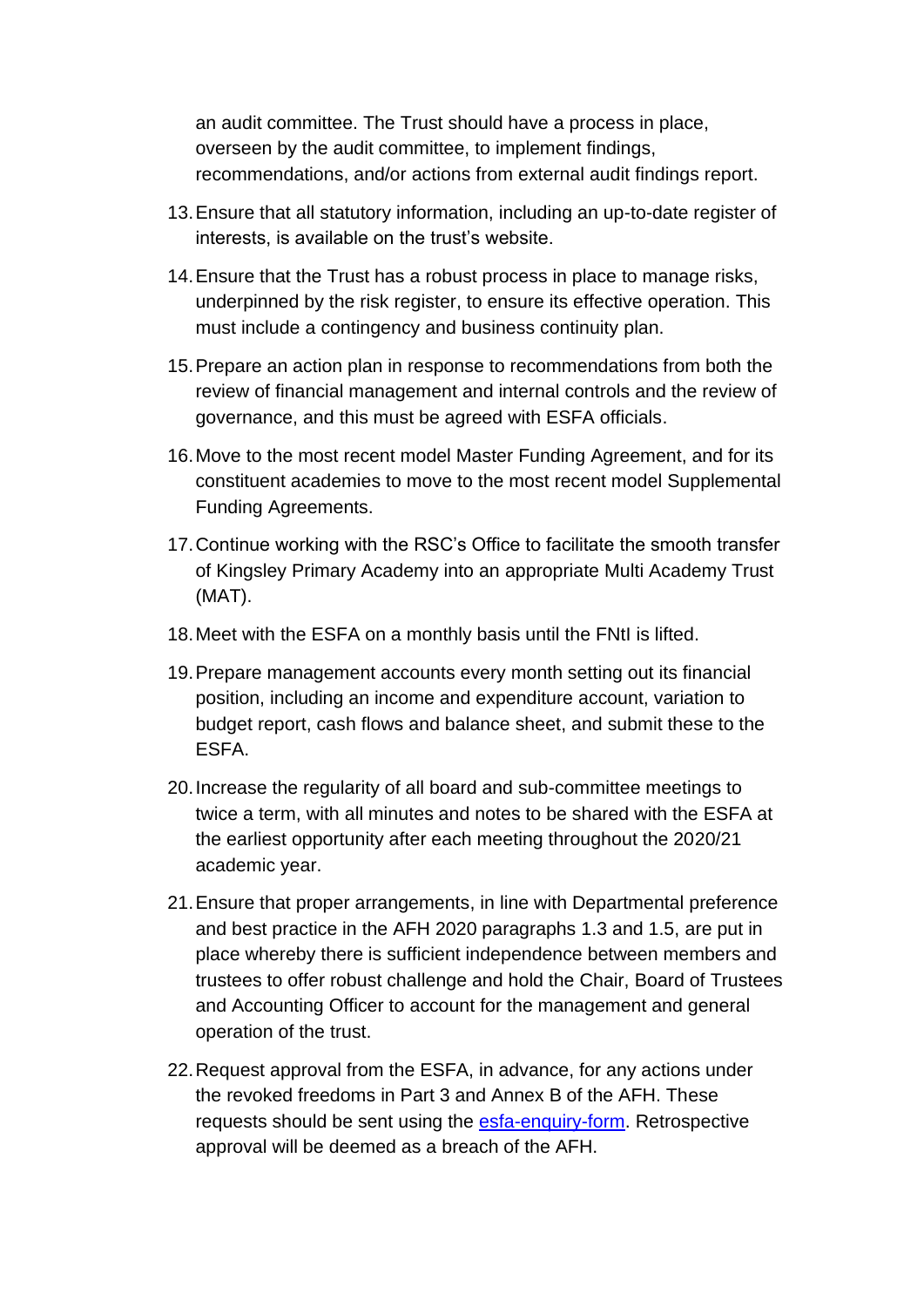## **Financial management requirements**

- 23.The Trust is responsible for its own financial management, control and governance and is expected to take appropriate action to strengthen the weaknesses identified.
- 24.The Trust should take all appropriate actions to ensure an action plan is fully implemented.
- 25.The ESFA must be satisfied that the Trust is doing everything it can to rectify the weaknesses identified.

### **Timescales**

The trust must:

1. Develop an action plan against the conditions set out in this FNtI by 30 October 2020, accepting SRMA support to assist with this as soon as is realistic.

a) Comply with the funding agreement requirement to submit all audited financial statements to the ESFA on time and without qualification.

b) Submit the Budget Forecast Return Outturn (BFRO) by the deadline required by the ESFA.

c) Submit the Budget Forecast Return (BFR) by the deadline required by the ESFA.

d) Contact the ESFA at an early stage if it believes it is not able to follow is falling behind the schedule set out in their Trust financial plan.

- 2. Prepare an action plan in response to the recommendations from the previous SRMA deployments within three weeks of the final report being received by the Trust.
- 3. Submit an updated five-year financial plan demonstrating a return surplus and 18-month cash flow within three weeks of the action plan arising from the SRMA report being agreed with the ESFA.
- 4. Appoint four RSC nominated trustees to the board, and notify the ESFA in writing of their appointment, by 30 October 2020.
- 5. Submit the schedule of Board, sub-Board and members' meetings for 2020/21 to the ESFA by 13 November 2020, and ensure that proper arrangements are put in place whereby there is sufficient independence to offer robust challenge and hold senior leaders and current Accounting Officer to account for the management of the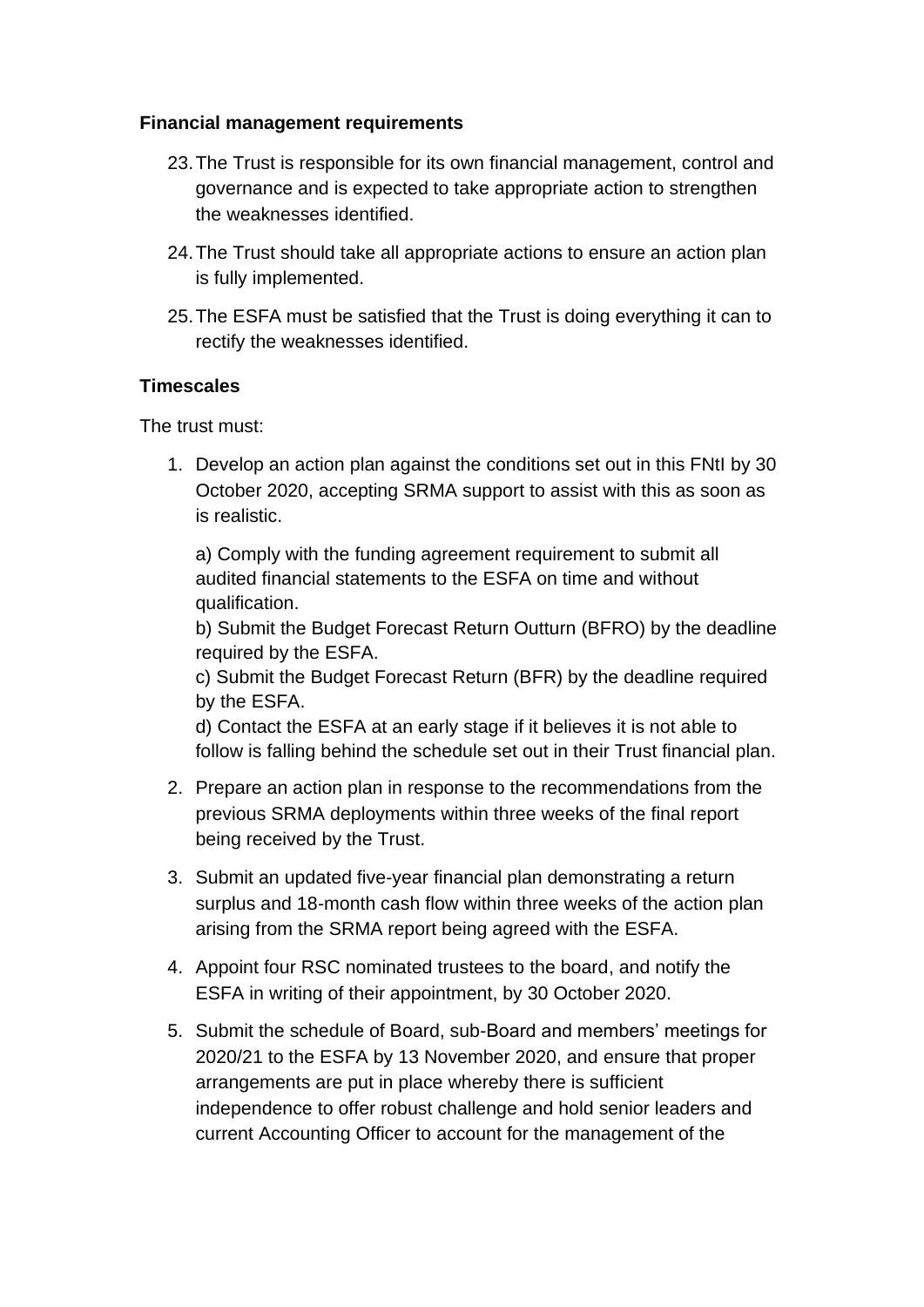budget/finances and general operation of the trust until the FNtI is lifted.

- 6. Confirm to the ESFA that refresher training has taken place for trustees and that they are aware of their responsibilities by 30 November 2020.
- 7. Ensure that all necessary trustee contact details are up to date on Get Information About Schools (GIAS) by 30 November 2020.
- 8. Agree the terms of reference for an independent review of financial management and internal controls with the ESFA by 30 November 2020, and share the outcome of this review with the ESFA by 15 January 2021.
- 9. Agree the terms of reference for an independent review of governance with the ESFA by 30 November 2020, and share the outcome of this review with the ESFA by 15 January 2021.
- 10.Ensure that arrangements are in place for the provision of internal scrutiny, and an audit committee or a committee fulfilling the duties of an audit committee, and submit evidence of a schedule of meetings of this committee to the ESFA by 30 November 2020. All minutes of meetings held by this committee must be submitted to the ESFA as soon as available until the FNtI is lifted.
- 11.Ensure that all statutory information, including an up-to-date register of interests, is available on the Trust's website by 18 December 2020, and keep this up-to-date until the FNtI is lifted.
- 12.Provide the ESFA with detail of its risk management process and copies of its risk register and contingency and business continuity plan by 31 December 2020.
- 13.Prepare an action plan in response to recommendations from both the review of financial management and internal controls and the review of governance and agree this with the ESFA by 29 January 2021.
- 14.Move to the most recent model Master Funding Agreement, and for its constituent academies to move to the most recent model Supplemental Funding Agreements, by 31 March 2021.
- 15.Continue working with the RSC's Office to facilitate the smooth transfer of Kingsley Primary Academy into an appropriate Multi Academy Trust (MAT), providing monthly updates to the ESFA on progress against this.
- 16.Meet with the ESFA on a monthly basis until the FNtI is lifted.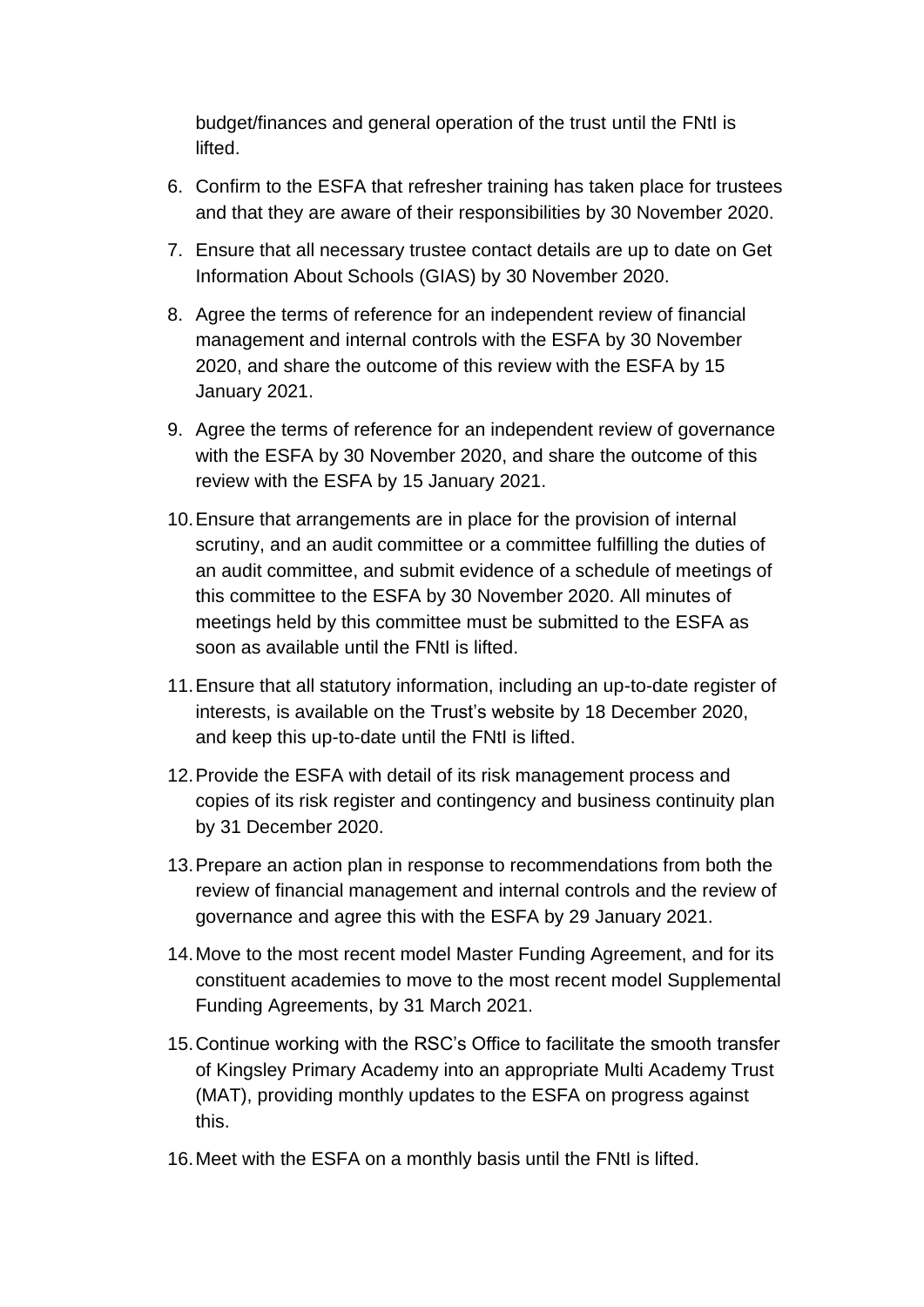- 17.Prepare management accounts every month setting out its financial position, including an income and expenditure account, variation to budget report, cash flows and balance sheet, and submit these to the ESFA, monthly until the FNtI is lifted.
- 18.Increase the regularity of all board and sub-committee meetings to twice a term, with all minutes and notes to be shared with the ESFA at the earliest opportunity after each meeting throughout the 2020/21 academic year, until the FNtI is lifted.
- 19.Ensure that proper arrangements, in line with Departmental preference and best practice in the AFH 2020 paragraphs 1.3 and 1.5, are put in place whereby there is sufficient independence between members and trustees to offer robust challenge and hold the Chair, Board of Trustees and Accounting Officer to account for the management and general operation of the trust until the FNtI is lifted.
- 20.Request approval from the ESFA, in advance, for any actions under the revoked freedoms in Part 3 and Annex B of the AFH until the FNtI is lifted.

### **Monitoring and progress**

- 21.The Trust must provide the ESFA with monthly management accounts and cash flow reports on the 12th of each month, commencing in October 2020, initially for the first twelve months of the Notice. The frequency of the reports thereafter will be determined by the ESFA, based on progress against the conditions listed above.
- 22.The Trust is required to submit an action plan by 30 October 2020 to meet the specific conditions outlined above and to enable the ESFA to monitor compliance and progress.
- 23.The Trust is required to meet the specific conditions outlined above to enable the ESFA to monitor compliance and progress.
- 24.Should it become evident that the Trust is unlikely to fulfil the conditions and / or requirements set out in this Notice and / or within the above timescales, the ESFA will begin to consider and explore the contractual intervention options available.

#### **Compliance and the end of the notice period**

25.Compliance with this Notice will be demonstrated when: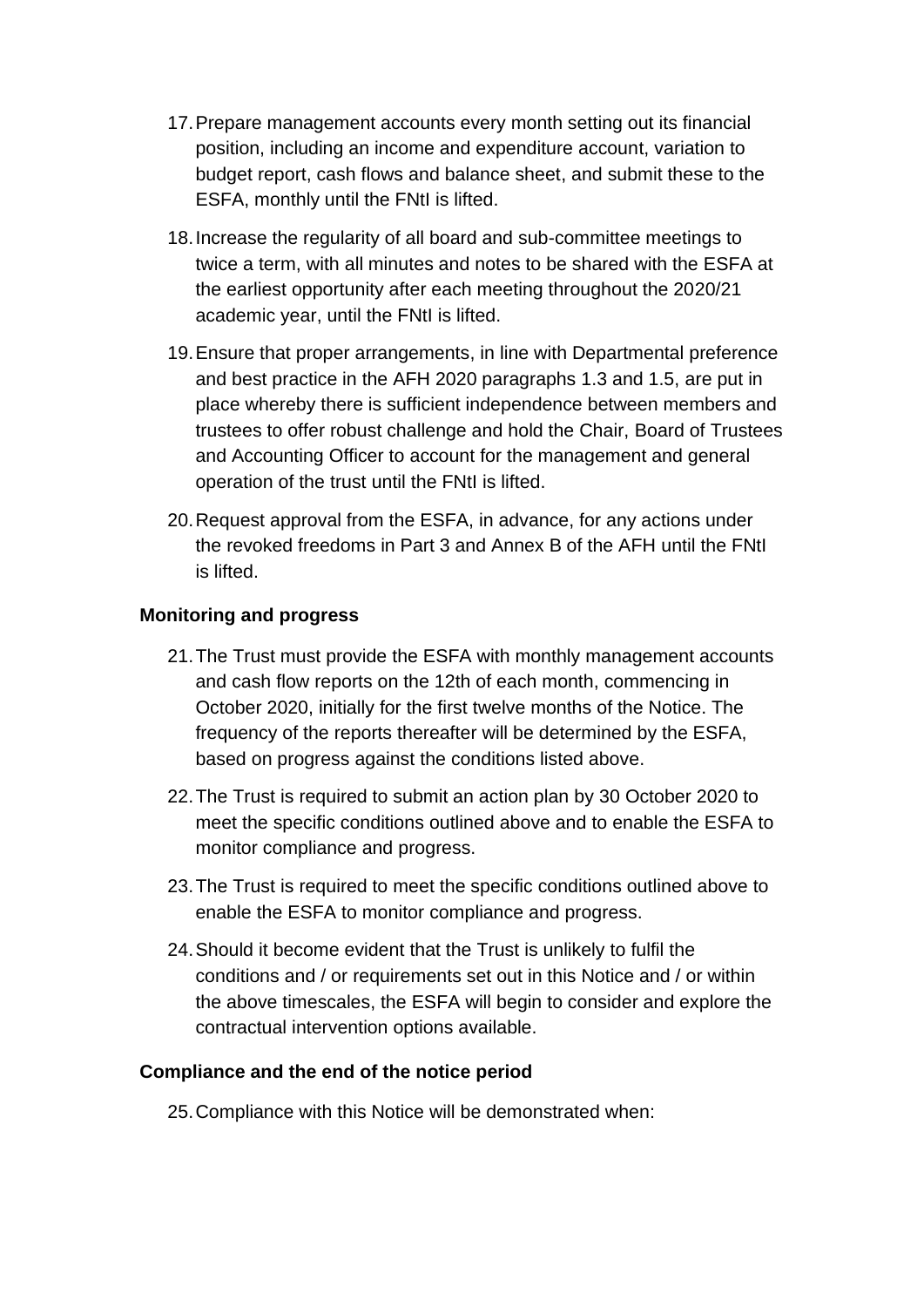- The Trust accepts a further SRMA deployment with a remit as agreed with the ESFA, and submits an action plan to the ESFA for meeting the conditions as set out in this FNtI.
- The Trust has requested approval from the ESFA for any and all actions under the revoked freedoms in Part 5 of the AFH. These requests should be sent using the **ESFA-enquiry-form.**
- The ESFA receives the Budget Forecast Return by the deadline required by the ESFA.
- The ESFA receives audited financial statements with an unqualified audit opinion by 31 December 2020 and 31 December 2021.
- The ESFA receives the auditors' management letter which does not raise further concerns relating to any of the issues highlighted within this Notice by 31 December 2021.
- The ESFA receives an updated five-year financial plan and 18 month cash flow forecast.
- The trust appoints four RSC nominated trustees to the board.
- The ESFA receives evidence in writing to confirm these appointments from the trust.
- The ESFA receives and agrees the terms of reference for the independent review of financial systems and governance.
- The ESFA receives the outcome of the independent review of financial systems
- The ESFA receives the outcome of the independent governance review.
- The ESFA receives and agrees the Trust's action plans in response to the reviews of governance, financial management and internal control.
- The action plans resulting from the reviews into finance controls, governance and from the SRMA report are agreed with the ESFA.
- All recommended actions are signed off by the board and the ESFA.
- The ESFA receives monthly updates from the Trust that detail sufficient progress in this area.
- The ESFA consistently receives all minutes and notes following all board and sub-committee meetings throughout the 2020/21 academic year.
- The ESFA receives confirmation from the trust that all trustees have undergone refresher training and are aware of their responsibilities.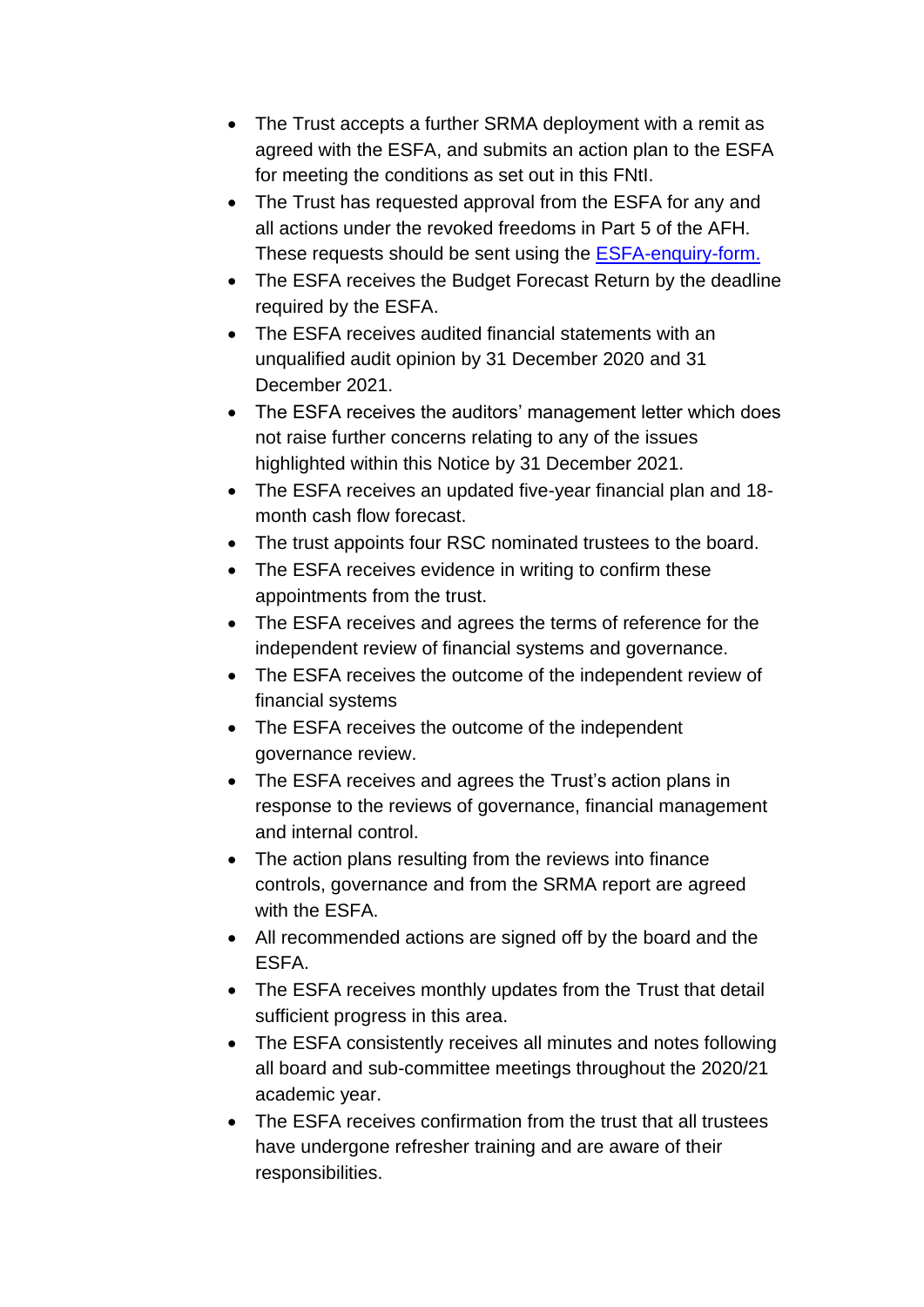- The ESFA receives evidence that the structure of board meetings have been reviewed and improved.
- The Trust implements strong sub-committees.
- The Trust provides the ESFA with detail of its risk management process and copies of its risk register and contingency and business continuity plan.
- The ESFA receives evidence of the establishing of an effective audit committee.
- The ESFA receives meeting minutes that evidence challenge from trustees and members.
- There ESFA receives evidence that is a schedule of regular board, members and sub-committee meetings in place for 2020/21.
- The ESFA receives monthly management accounts throughout 2020/21 reflecting the requirements set out in the AFH.
- All statutory information and a register of interests is available on the Trust's website and is kept up to date.
- The Trust ensures that information on GIAS remains up to date.
- The Trust establishes an audit committee and provides a schedule of meetings for 2020/21.
- To Trust provides minutes of these meetings once they have taken place to the ESFA.
- The Trust ensures there is significant separation between members and trustees until the majority of members are independent from the board of trustees.
- The ESFA receives meeting minutes that evidence challenge of trustees and the executive team from members.
- Kingsley Primary Academy is successfully transferred to another Multi-Academy Trust.
- The Trust moves to the latest model Master Funding Agreement, and its constituent academies to the latest model Supplemental Funding Agreements.
- The Trust meets with the ESFA on a monthly basis.
- 26.The conditions compliance table in Annex B advises the Trust of the evidence required and timescales given for the Trust to be deemed compliant with this Notice.
- 27.When the Trust meets all the conditions outlined in this annex, is fully compliant with the AFH and no other breaches have been identified, the ESFA will write to the Trust to confirm that the Notice has been lifted.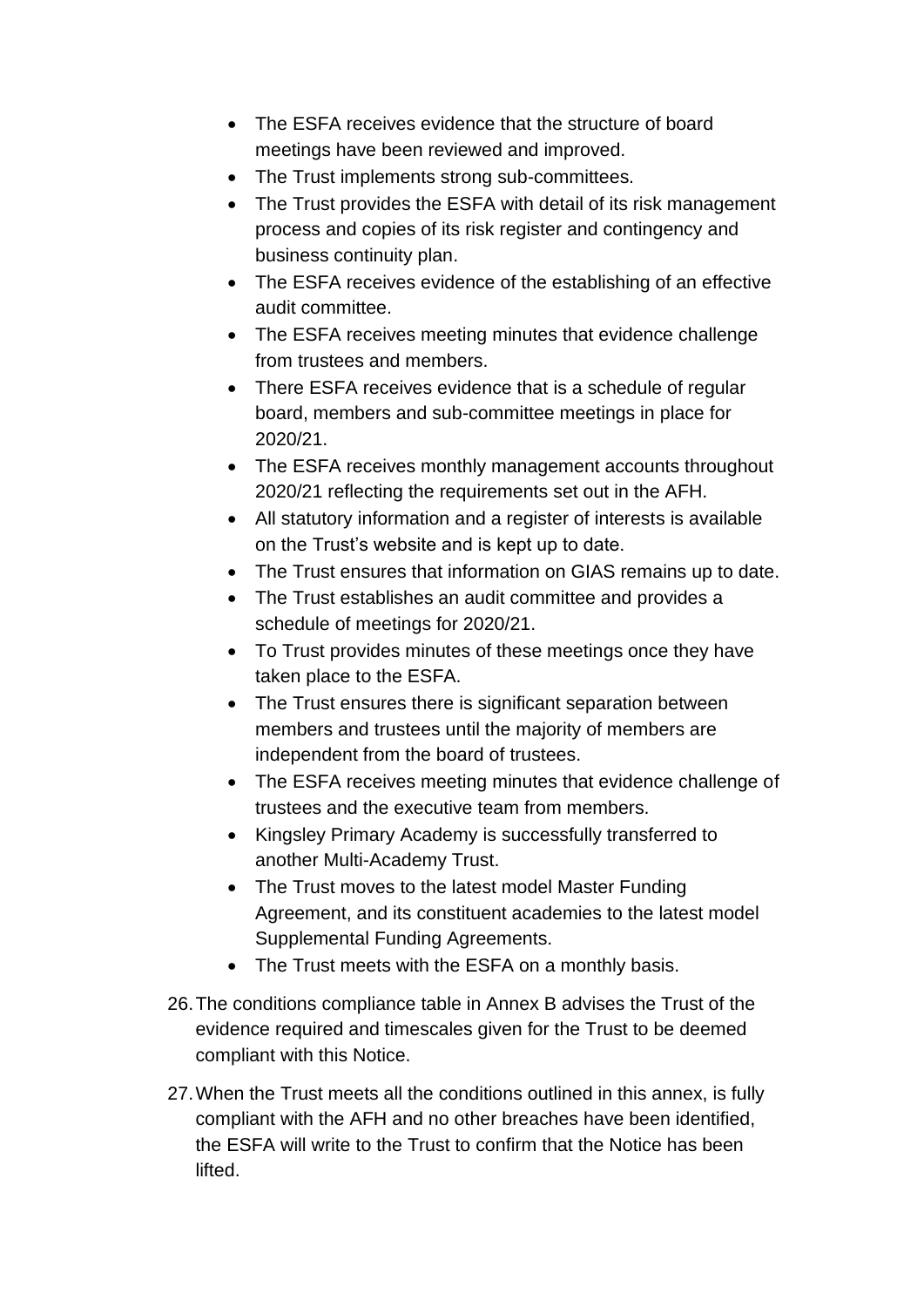#### **CONDITIONS Annex B**

|                         | <b>Condition applied</b>                                                                                                                                                                                                                                                                                                                                                                                                              | Action/evidence required from trust                                                                                                                                                                                                                                        | By when                                                                                                                                                      |
|-------------------------|---------------------------------------------------------------------------------------------------------------------------------------------------------------------------------------------------------------------------------------------------------------------------------------------------------------------------------------------------------------------------------------------------------------------------------------|----------------------------------------------------------------------------------------------------------------------------------------------------------------------------------------------------------------------------------------------------------------------------|--------------------------------------------------------------------------------------------------------------------------------------------------------------|
| $\mathbf{1}$            | The trust is required to:                                                                                                                                                                                                                                                                                                                                                                                                             | Compliance will be demonstrated when:                                                                                                                                                                                                                                      | As soon as realistic.                                                                                                                                        |
|                         | Develop an action plan against the conditions set out in<br>this Notice.                                                                                                                                                                                                                                                                                                                                                              | The Trust will accept a further SRMA deployment<br>with a remit as agreed with the ESFA.<br>The Trust will produce an action plan demonstrating<br>how it intends                                                                                                          | 30 October 2020                                                                                                                                              |
| $\mathbf{2}$            | Prepare an action plan in response to the<br>recommendations from the SRMA, and this must be<br>agreed with the ESFA within three weeks of the final<br>report being received by the trust. This plan must<br>demonstrate the timings when all the recommendations<br>will be implemented, or an explanation as to why a<br>recommendation cannot be introduced if not.                                                               | The ESFA receives and agrees the trust's action<br>plans in response to the recommendations from the<br>SRMA.<br>The action plans will be regularly updated by the<br>trust and reviewed with the ESFA.<br>All agreed actions are signed off by the board and<br>the ESFA. | Within three weeks of<br>the final SRMA report<br>being received by the<br>trust.<br>Until all<br>recommendations<br>agreed with the ESFA<br>are signed off. |
| $\mathbf{3}$            | Submit an updated five-year financial plan demonstrating<br>a return surplus position to a suitable timescale (generally<br>three years) and 18-month cash flow forecast to the<br>ESFA. This financial plan and cash flow forecast must<br>incorporate all of the SRMA recommendations agreed<br>between the trust and the ESFA, and must therefore be<br>submitted to the ESFA within three weeks of these actions<br>being agreed. | The ESFA receives a five-year financial plan<br>demonstrating a return to surplus within a suitable<br>timescale, to be agreed with the ESFA, and 18-<br>month cash flow forecast.                                                                                         | Within three weeks of<br>the actions arising from<br>the SRMA report being<br>agreed with the ESFA.                                                          |
| $\overline{\mathbf{4}}$ | Immediately strengthen the board with a total minimum of<br>four RSC nominated academy trustees to support the<br>current trust – new trustees should be in place by 30<br>October 2020.                                                                                                                                                                                                                                              | The trust appoints four RSC nominated trustees to<br>the board.<br>The ESFA receives evidence in writing to confirm<br>these appointments from the trust.                                                                                                                  | 30 October 2020<br>30 October 2020                                                                                                                           |
| $5\phantom{.0}$         | Ensure that proper arrangements, in line with<br>Departmenal preference and best practice, are put in<br>place whereby there is sufficient independence to offer<br>robust challenge and hold senior leaders and current<br>Accounting Officer to account for the management of the                                                                                                                                                   | The ESFA receives evidence that there is a<br>schedule of regular board, members and sub-<br>committee meetings in place for 2020/21.<br>The ESFA receives evidence that the structure of<br>board meetings have been reviewed and improved.                               | 13 November 2020<br>Until FNtI is lifted.                                                                                                                    |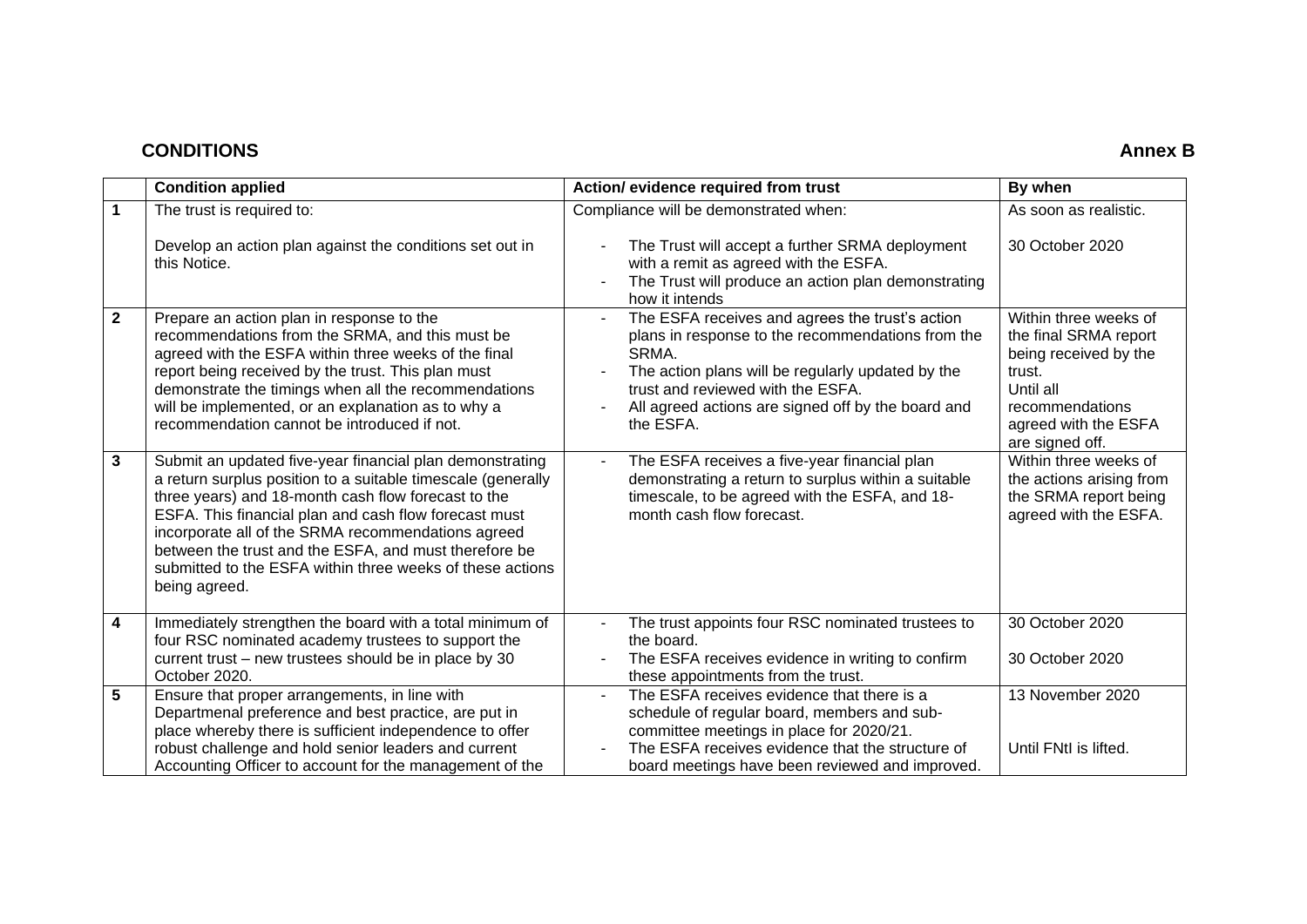| 6                | budget/finances and general operation of the trust.<br>Ensure all trustees are aware of their responsibilities as<br>directors under the companies Act, Academies Financial<br>Handbook and as trustees under Charity Commission<br>guidance - the trust should confirm refresher training for                                                                                                                   | The trust implements strong sub-committees.<br>The ESFA receives meeting minutes that evidence<br>challenge from trustees and members.<br>The ESFA receives confirmation from the trust that<br>all trustees have undergone refresher training and<br>are aware of their responsibilities. | Until FNtI is lifted<br>Until FNtl is lifted<br>30 November 2020 |
|------------------|------------------------------------------------------------------------------------------------------------------------------------------------------------------------------------------------------------------------------------------------------------------------------------------------------------------------------------------------------------------------------------------------------------------|--------------------------------------------------------------------------------------------------------------------------------------------------------------------------------------------------------------------------------------------------------------------------------------------|------------------------------------------------------------------|
| 7                | trustees and arrange for this to be completed by October<br>2020.<br>To ensure that all necessary trustee contact details are up<br>to date.                                                                                                                                                                                                                                                                     | All fields specified in GIAS for the individuals must<br>be completed before the FNtI can be lifted. The trust<br>must ensure its record on Get information about<br>schools for the individuals remains up to date.                                                                       | 30 November 2020                                                 |
| 8                | Arrange an independent review of financial management<br>and internal controls to be undertaken in December 2020.<br>The terms of reference and party undertaking the review<br>must be agreed with the ESFA, and the report must be<br>shared with the ESFA in January 2020.                                                                                                                                    | The ESFA receives and agrees the terms of<br>reference for the independent review of financial<br>management and internal controls.<br>The ESFA receives the outcome of the independent<br>review of financial management and internal<br>controls.                                        | 30 November 2020<br>15 January 2021                              |
| $\boldsymbol{9}$ | Arrange an independent review of governance to be<br>undertaken in December 2020. The terms of reference<br>and party undertaking the review must be agreed with the<br>ESFA, and the report must be shared with the ESFA in<br>January 2021.<br>This will include a review of the skills of the clerk to the<br>Board to ensure that they hold the appropriate skills, as<br>per 1.40 and 1.41 of the AFH 2020. | The ESFA receives and agrees the terms of<br>reference for the independent review of governance.<br>The ESFA receives the outcome of the independent<br>governance review.                                                                                                                 | 30 November 2020<br>15 January 2021                              |
| 10               | To ensure that arrangements are in place for the provision<br>of internal scrutiny, and an audit committee or a<br>committee fulfilling the duties of an audit committee. The                                                                                                                                                                                                                                    | The trust establishes an audit committee and<br>provides a schedule of meetings for 2020/21.<br>To trust provides minutes of all meetings once they                                                                                                                                        | 30 November 2020<br>Until FNtI is lifted.                        |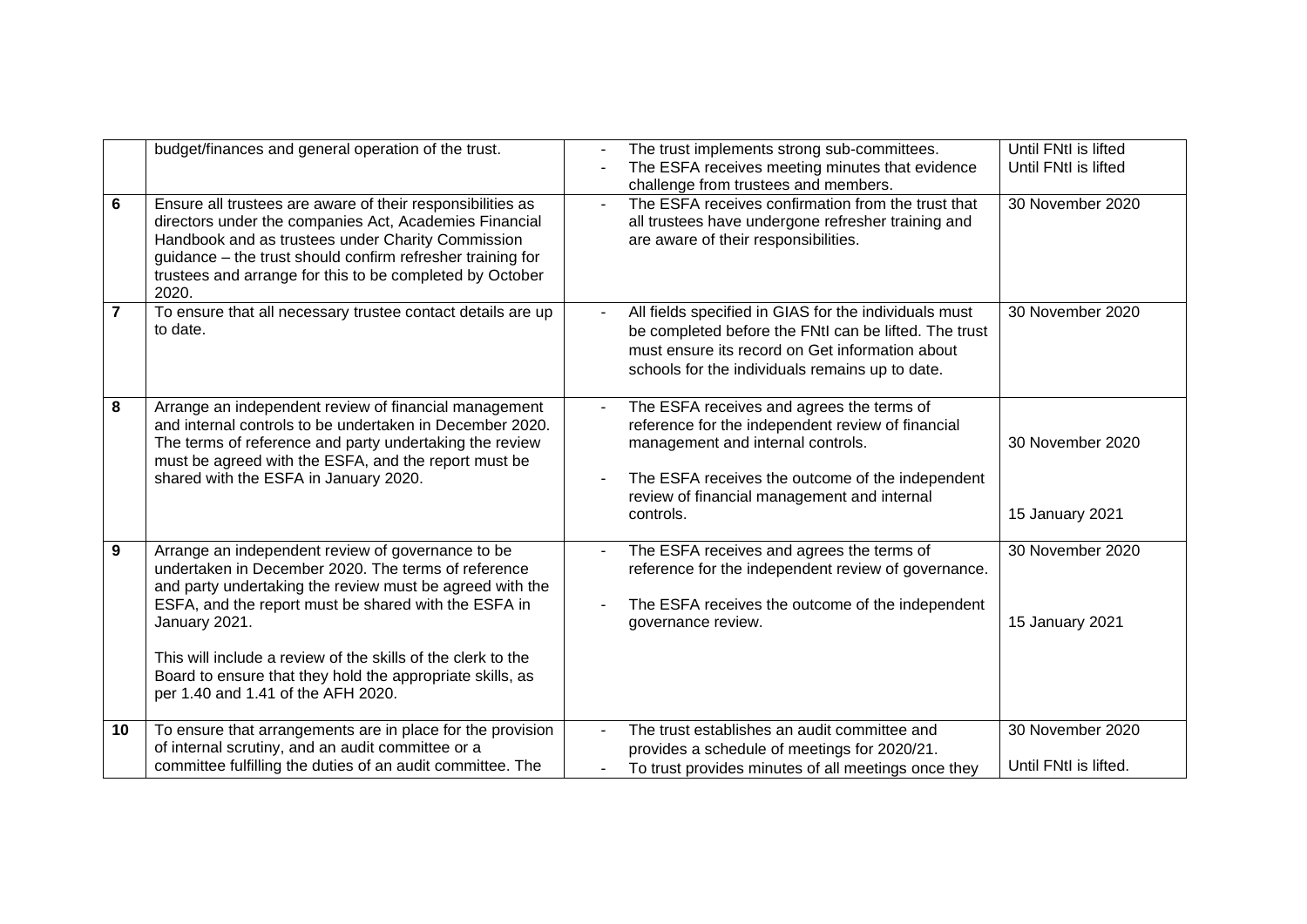|    | trust should have a process in place, overseen by the<br>audit committee, to implement findings, recommendations,<br>and/or actions from external audit findings report. |                | have taken place to the ESFA.                                                                   |                           |
|----|--------------------------------------------------------------------------------------------------------------------------------------------------------------------------|----------------|-------------------------------------------------------------------------------------------------|---------------------------|
| 11 | To ensure that all statutory information, including an up-to-                                                                                                            |                | All statutory information and a register of interests is                                        | 18 December 2020          |
|    | date register of interests, is available on the trust's<br>website.                                                                                                      |                | available on the trust's website.                                                               | Until FNtil is lifted     |
|    |                                                                                                                                                                          |                | The register of interests is kept up to date.                                                   |                           |
| 12 | To ensure that the trust has a robust process in place to<br>manage risks, underpinned by the risk register, to ensure                                                   | $\blacksquare$ | The trust provides the ESFA with detail of its risk                                             | 31 December 2020          |
|    | its effective operation. This must include a contingency                                                                                                                 |                | management process and copies of its risk register                                              |                           |
|    | and business continuity plan.                                                                                                                                            |                | and contingency and business continuity plan.                                                   |                           |
| 13 | The trust is required to:                                                                                                                                                |                | The ESFA receives audited financial statements by                                               | 31 December 2020,         |
|    | a) Comply with the funding agreement requirement to                                                                                                                      |                | 31 December 2020, each year until the FNTI is                                                   | each year until the FNTI  |
|    | submit all audited financial statements to the ESFA                                                                                                                      |                | lifted.                                                                                         | is lifted.                |
|    | on time and without qualification.                                                                                                                                       |                |                                                                                                 | Submit BFRO by date       |
|    | Submit the Budget Forecast Return Outturn (BFRO)<br>b)                                                                                                                   |                | The ESFA receives BFRO by date required, each                                                   | required, each year until |
|    | by the deadline required by the ESFA.                                                                                                                                    |                | year until FNTI is lifted.                                                                      | FNTI is lifted.           |
|    |                                                                                                                                                                          |                |                                                                                                 |                           |
|    | Submit the Budget Forecast Return (BFR) by the<br>C)                                                                                                                     |                | The ESFA receives BFR by date required, each year<br>until FNTI is lifted.                      | Submit BFR by date        |
|    | deadline required by the ESFA.                                                                                                                                           |                |                                                                                                 | required, each year until |
|    | Contact the ESFA at an early stage if it believes it is<br>d)                                                                                                            |                | Returns show recovery in line with the Trust financial                                          | FNTI is lifted.           |
|    | not able to follow is falling behind the schedule set                                                                                                                    |                | plan.                                                                                           |                           |
|    | out in their Trust financial plan.                                                                                                                                       |                |                                                                                                 |                           |
|    |                                                                                                                                                                          |                |                                                                                                 |                           |
| 14 | Prepare an action plan in response to recommendations                                                                                                                    |                | The ESFA receives and agrees the trust's action                                                 | 29 January 2021           |
|    | from both the review of financial management and internal                                                                                                                |                | plans in response to the reviews of governance,                                                 |                           |
|    | controls and the review of governance, and this must be<br>agreed with ESFA officials by 29 January 2021.                                                                |                | financial management and internal control.<br>The action plans will be regularly updated by the |                           |
|    |                                                                                                                                                                          |                | trust and reviewed with the ESFA.                                                               |                           |
|    |                                                                                                                                                                          |                | All recommended actions are signed off by the                                                   |                           |
|    |                                                                                                                                                                          |                | board and the ESFA.                                                                             |                           |
|    |                                                                                                                                                                          |                |                                                                                                 |                           |
| 15 | To move to the most recent model Master Funding                                                                                                                          |                | The Trust will move to the most recent model Master                                             | 31 March 2021             |
|    | Agreement, and for its constituent academies to move to                                                                                                                  |                | <b>Funding Agreement</b>                                                                        |                           |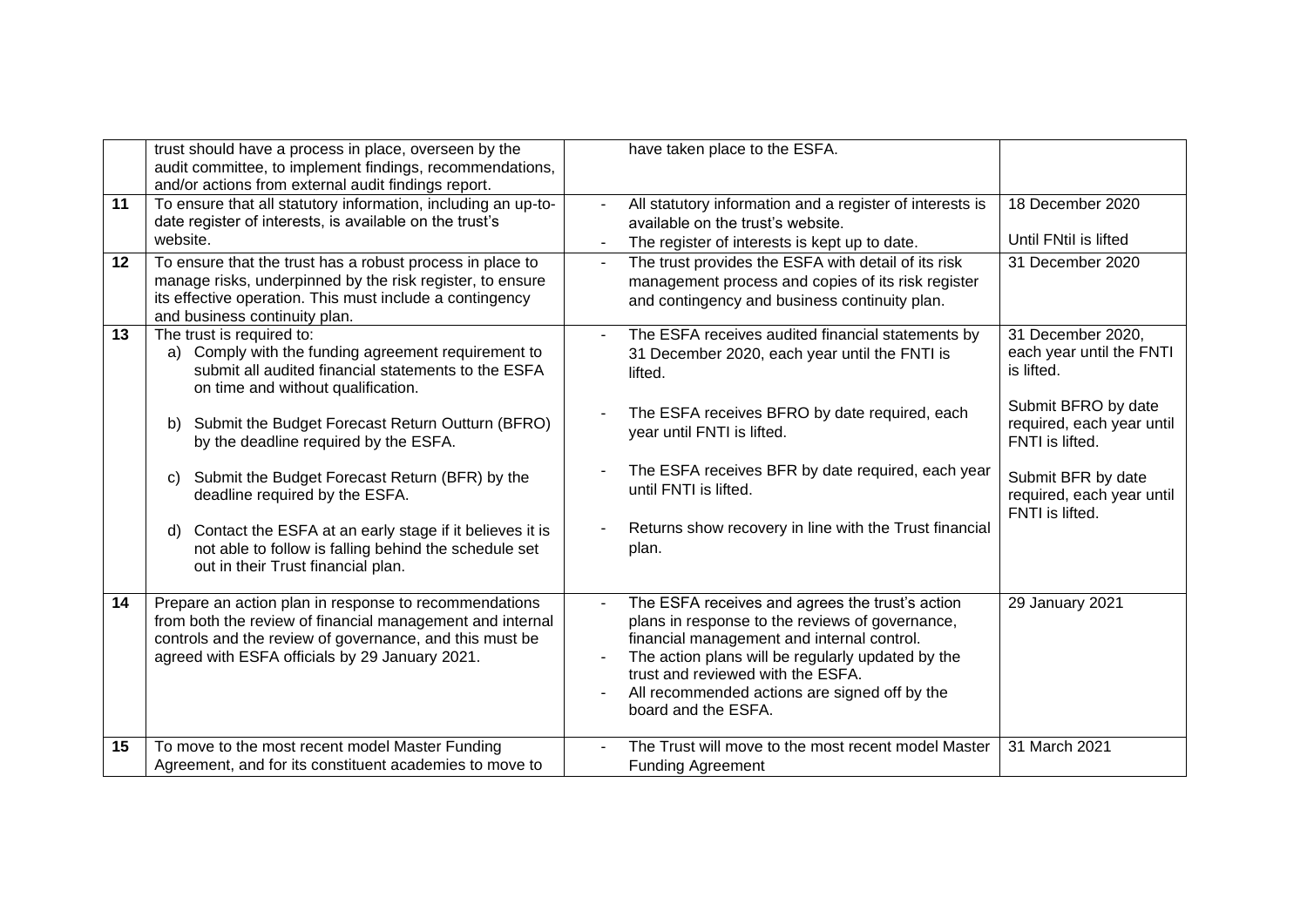|    | the most recent model Supplemental Funding<br>Agreements.                                                                                                                                                                                                                                                                                                                                            | The academies in the Trust will move to the most<br>recent model Supplemental Funding Agreements.                                                                                                                                                                                     | 31 March 2021                                                                |
|----|------------------------------------------------------------------------------------------------------------------------------------------------------------------------------------------------------------------------------------------------------------------------------------------------------------------------------------------------------------------------------------------------------|---------------------------------------------------------------------------------------------------------------------------------------------------------------------------------------------------------------------------------------------------------------------------------------|------------------------------------------------------------------------------|
| 16 | Continue working with the RSC's Office to facilitate the<br>smooth transfer of Kingsley Primary Academy into an<br>appropriate Multi Academy Trust (MAT).                                                                                                                                                                                                                                            | The ESFA receives monthly updates from the trust<br>that detail sufficient progress in this area.                                                                                                                                                                                     | Monthly thereafter until<br>the trust joins a MAT.                           |
| 17 | To meet with the ESFA on a monthly basis until the FNtI is<br>lifted.                                                                                                                                                                                                                                                                                                                                | The trust meets with the ESFA on a monthly basis.                                                                                                                                                                                                                                     | Monthly until the FNtI is<br>lifted.                                         |
| 18 | To prepare management accounts every month setting<br>out its financial position, including an income and<br>expenditure account, variation to budget report, cash<br>flows and balance sheet, which have been missing to date                                                                                                                                                                       | The trust prepares monthly management accounts<br>to the standard a set out in 2.18-2.23 of the AFH<br>2020.<br>The trust send these management accounts to the<br>ESFA once they have been prepared.                                                                                 | Monthly until the FNtI is<br>lifted.<br>Monthly until the FNtI is<br>lifted. |
| 19 | Increase the regularity of all board and sub-committee<br>meetings to twice a term, all minutes and notes to be<br>shared with the ESFA at the earliest opportunity after<br>each meeting throughout the 2020/21 academic year.                                                                                                                                                                      | The ESFA consistently receives all minutes and<br>notes following all board and sub-committee<br>meetings throughout the remainder of the 2020/21<br>academic year.                                                                                                                   | Until FNtI is lifted.                                                        |
| 20 | To ensure that proper arrangements, in line with<br>Departmental preference and best practice in the AFH<br>2020 paragraphs 1.3 and 1.5, are put in place whereby<br>there is sufficient independence between members and<br>trustees to offer robust challenge and hold the Chair,<br>board of trustees and Accounting Officer to account for<br>the management and general operation of the trust. | The trust ensures there is significant separation<br>between members and trustees until the majority of<br>members are independent from the board of<br>trustees.<br>The ESFA receives meeting minutes that evidence<br>challenge of trustees and the executive team from<br>members. | Until FNtI is lifted<br>Until FNtI is lifted                                 |
| 21 | To request approval from the ESFA, in advance, for any<br>actions under the revoked freedoms in Part 3 and Annex<br>B of the AFH. These requests should be sent using the<br>esfa-enquiry-form. Retrospective approval will be deemed<br>as a breach of the AFH.                                                                                                                                     | The Trust must submit a request for approval for any<br>actions relating to the delegated freedom revoked<br>under the terms of the FNtl.                                                                                                                                             | Until FNtI is lifted.                                                        |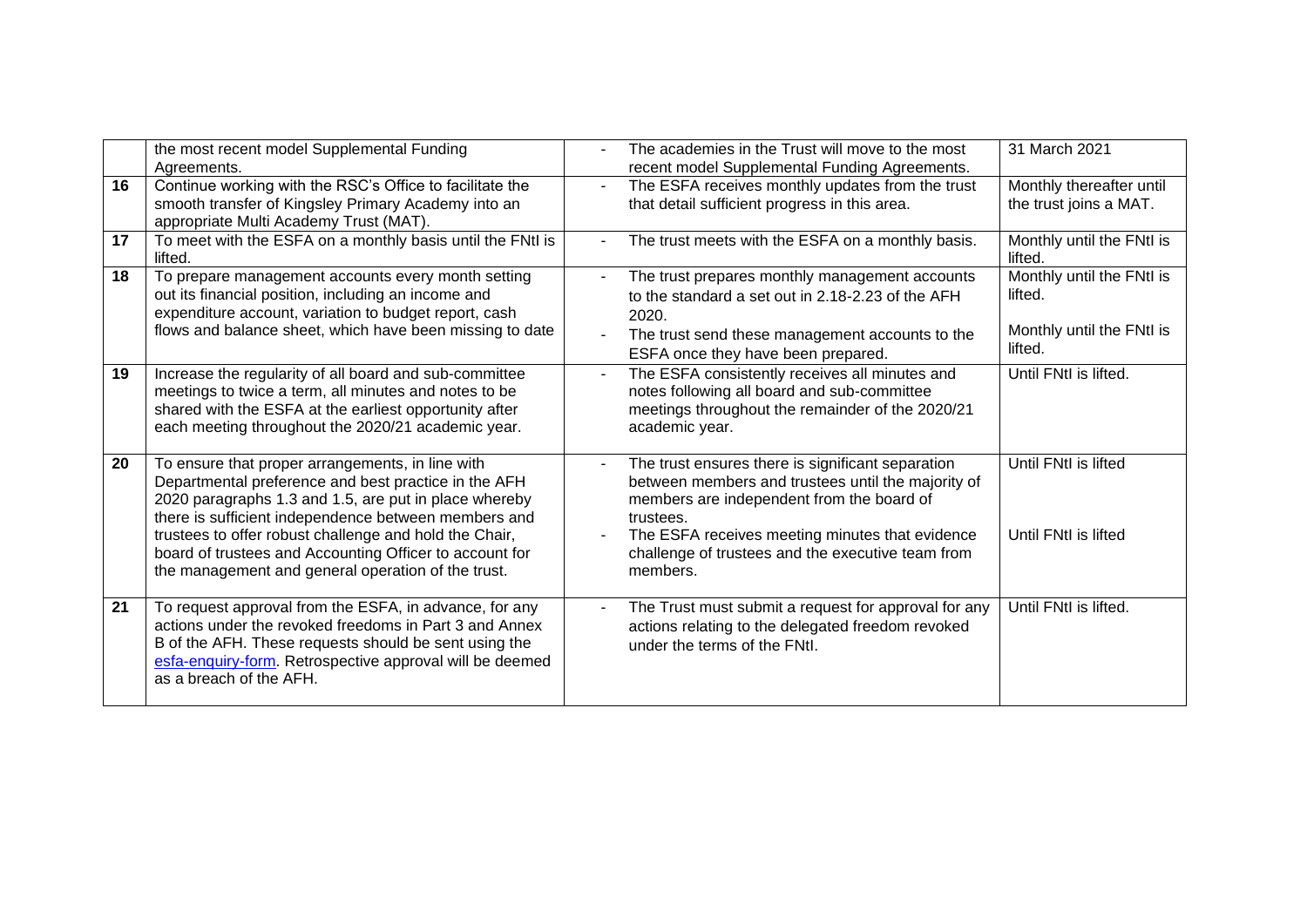# **ACADEMIES FINANCIAL HANDBOOK Annex C**

# **The Academies Financial Handbook 2018 states:**

1.3.3 The trustees must apply the highest standards of governance and take full ownership of their duties. They must comply with the trust's charitable objects, with company and charity law, and with their funding agreement.

2.3.1 The board of trustees must approve a balanced budget, and any significant changes to that budget, for the financial year to 31 August, which can draw on unspent funds brought forward from previous years. The board must minute its approval.

2.3.3 The board of trustees, and any separate committee responsible for finance, must ensure rigour and scrutiny in budget management.

- Budget setting - The board must ensure that budget forecasts, for the current year and beyond, are compiled accurately, based on realistic assumptions including any provision being made to sustain capital assets, and are reflective of lessons learned from previous years.

- Budget monitoring - The trust must prepare management accounts every month setting out its financial performance and position, comprising budget variance reports and cash flow forecasts with sufficient information to manage cash, debtors and creditors. Managers must take appropriate action to ensure ongoing viability.

Management accounts must also be shared with the chair of trustees every month irrespective of the size of the trust, and with the other trustees six time a year. The board must consider these when it meets. The board must ensure appropriate action is being taken to maintain financial viability including addressing variances between the budget and actual income and expenditure.

The format of management accounts should be adjusted to be suitable for different users including summaries and supporting narrative as appropriate.

2.3.4 The board of trustees must notify ESFA within 14 days of its meeting if it is proposing to set a deficit revenue budget for the current financial year, which it cannot address after unspent funds from previous years are taken into account.

2.9.4 The committee must agree a programme of work to provide its assurance on financial controls and risks. In MATs, the audit committee's oversight must extend to the financial controls and risks at constituent academies.